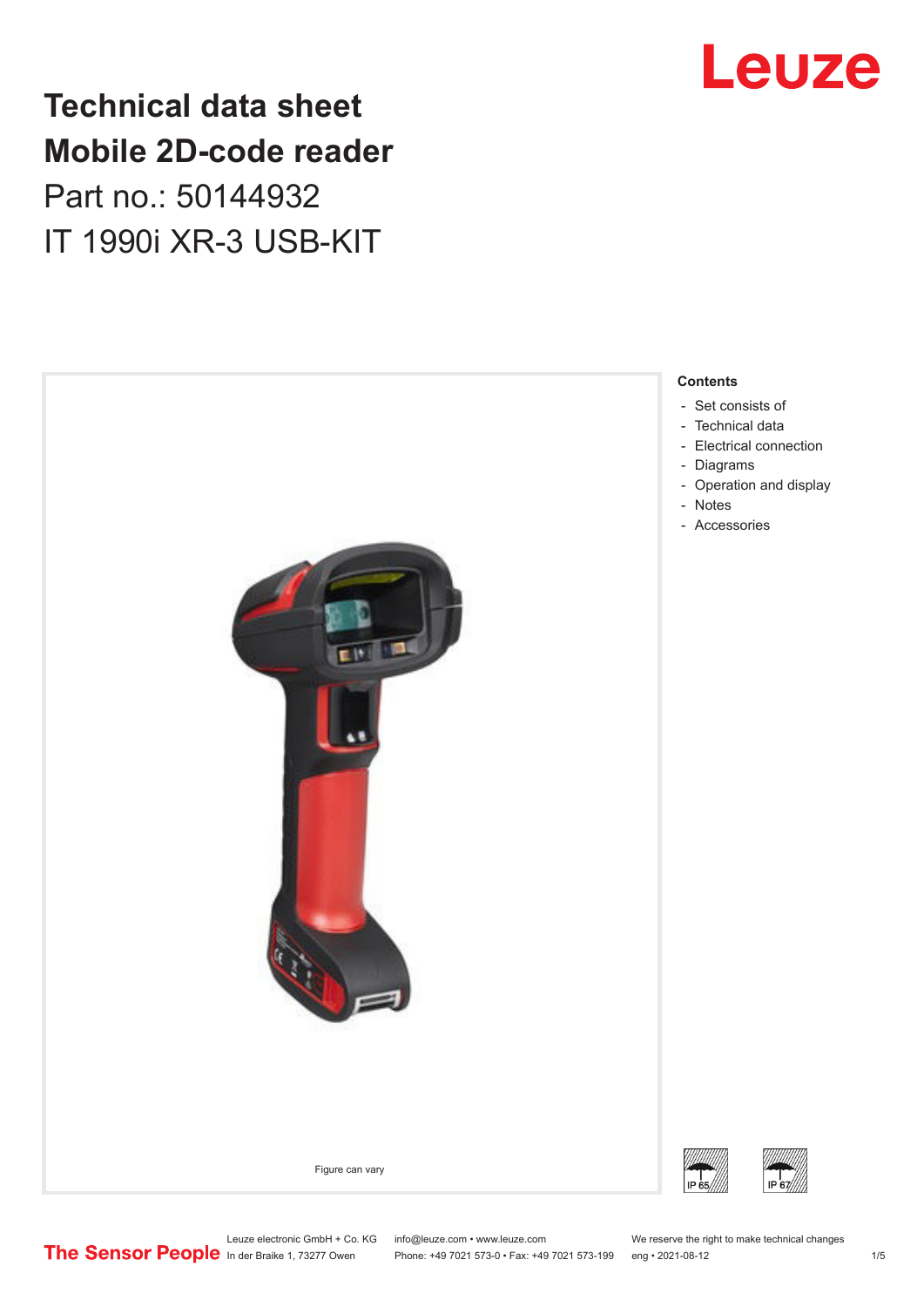# <span id="page-1-0"></span>**Set consists of**

# Leuze

|                              | <b>Quantity</b> | Part no. | <b>Designation</b> | <b>Article</b>        | <b>Description</b>                                                                                                                           |
|------------------------------|-----------------|----------|--------------------|-----------------------|----------------------------------------------------------------------------------------------------------------------------------------------|
|                              |                 | 50144928 | IT 1990i XR-3      | Mobile 2D-code reader |                                                                                                                                              |
| <b>Nament</b><br>$n_{\rm B}$ | 1               | 50114521 | KB USB-1 IT190x    | Interconnection cable | Suitable for interface: USB<br>Connection 1: USB<br>Connection 2: RJ41<br>Shielded: Yes<br>Cable length: 3,000 mm<br>Sheathing material: PVC |

# **Technical data**

### **Basic data**

|                               |                   | <b>Connection</b>                  |                  |  |
|-------------------------------|-------------------|------------------------------------|------------------|--|
| <b>Series</b>                 | IT19xx            |                                    |                  |  |
| <b>Read data</b>              |                   | <b>Connection 1</b>                |                  |  |
| Code types, readable          | 2/5 Interleaved   | <b>Type of connection</b>          | <b>RJ41</b>      |  |
|                               | Aztec             | <b>Mechanical data</b>             |                  |  |
|                               | Codabar           |                                    |                  |  |
|                               | Codablock         | Dimension (W x H x L)              | 76 mm x 1        |  |
|                               | Code 128          | <b>Housing material</b>            | Plastic          |  |
|                               | Code 39           | <b>Plastic housing</b>             | <b>UL 94-V0</b>  |  |
|                               | Code 49           | Net weight                         | 320 <sub>g</sub> |  |
|                               | Code 93           |                                    |                  |  |
|                               | Data Matrix Code  | <b>Environmental data</b>          |                  |  |
|                               | EAN/UPC           | Ambient temperature, operation     | $-3050$          |  |
|                               | GS1 Databar       | Ambient temperature, storage       | $-4070$ °        |  |
|                               | Maxicode          | Relative humidity (non-condensing) | $095\%$          |  |
|                               | Micro PDF         | Drop height                        | 3 <sub>m</sub>   |  |
|                               | Others on request | <b>Measurements relative to</b>    | Concrete f       |  |
| <b>PDF417</b>                 |                   |                                    |                  |  |
|                               | QR code           | <b>Certifications</b>              |                  |  |
|                               | <b>UPC</b>        | Degree of protection               | IP 65            |  |
|                               |                   |                                    | IP 67            |  |
| <b>Optical data</b>           |                   |                                    |                  |  |
| <b>Reading distance</b>       | $0 2,236$ mm      | <b>Classification</b>              |                  |  |
| Camera resolution, horizontal | 1,280 px          | <b>Customs tariff number</b>       | 84719000         |  |
| Camera resolution, vertical   | 800 px            | eCl@ss 5.1.4                       | 27280101         |  |
|                               |                   | eCl@ss 8.0                         | 27280103         |  |
| <b>Electrical data</b>        |                   | eCl@ss 9.0                         | 27280103         |  |
|                               |                   | eCl@ss 10.0                        | 27280103         |  |
| Performance data              |                   | eCl@ss 11.0                        | 27280103         |  |

| Performance data              |
|-------------------------------|
| Supply voltage U <sub>p</sub> |
| Power consumption, max.       |

4 ... 5.5 V, DC **Power consumption, max.** 2.35 W

#### **Interface**

**Type** PS/2, RS 232, USB

**RS 232**

**Function** Process

### **USB Function** Process

**Connection**

| <b>Connection 1</b>                |                         |
|------------------------------------|-------------------------|
| <b>Type of connection</b>          | <b>RJ41</b>             |
|                                    |                         |
| <b>Mechanical data</b>             |                         |
| Dimension (W x H x L)              | 76 mm x 100 mm x 192 mm |
| <b>Housing material</b>            | Plastic                 |
| <b>Plastic housing</b>             | <b>UL 94-V0</b>         |
| Net weight                         | 320q                    |
|                                    |                         |
| <b>Environmental data</b>          |                         |
| Ambient temperature, operation     | $-3050 °C$              |
| Ambient temperature, storage       | $-4070 °C$              |
| Relative humidity (non-condensing) | $095\%$                 |
| Drop height                        | 3 <sub>m</sub>          |
| <b>Measurements relative to</b>    | Concrete floor          |
|                                    |                         |
| <b>Certifications</b>              |                         |
| Degree of protection               | IP 65                   |
|                                    | IP 67                   |
|                                    |                         |
| <b>Classification</b>              |                         |
| <b>Customs tariff number</b>       | 84719000                |
| eCl@ss 5.1.4                       | 27280101                |
| eCl@ss 8.0                         | 27280103                |
| eCl@ss 9.0                         | 27280103                |
| eCl@ss 10.0                        | 27280103                |

#### **ETIM 6.0** EC002999 **ETIM 7.0** EC002999

**ETIM 5.0** EC002999

Leuze electronic GmbH + Co. KG info@leuze.com • www.leuze.com We reserve the right to make technical changes<br>
The Sensor People in der Braike 1, 73277 Owen Phone: +49 7021 573-0 • Fax: +49 7021 573-199 eng • 2021-08-12

Phone: +49 7021 573-0 • Fax: +49 7021 573-199 eng • 2021-08-12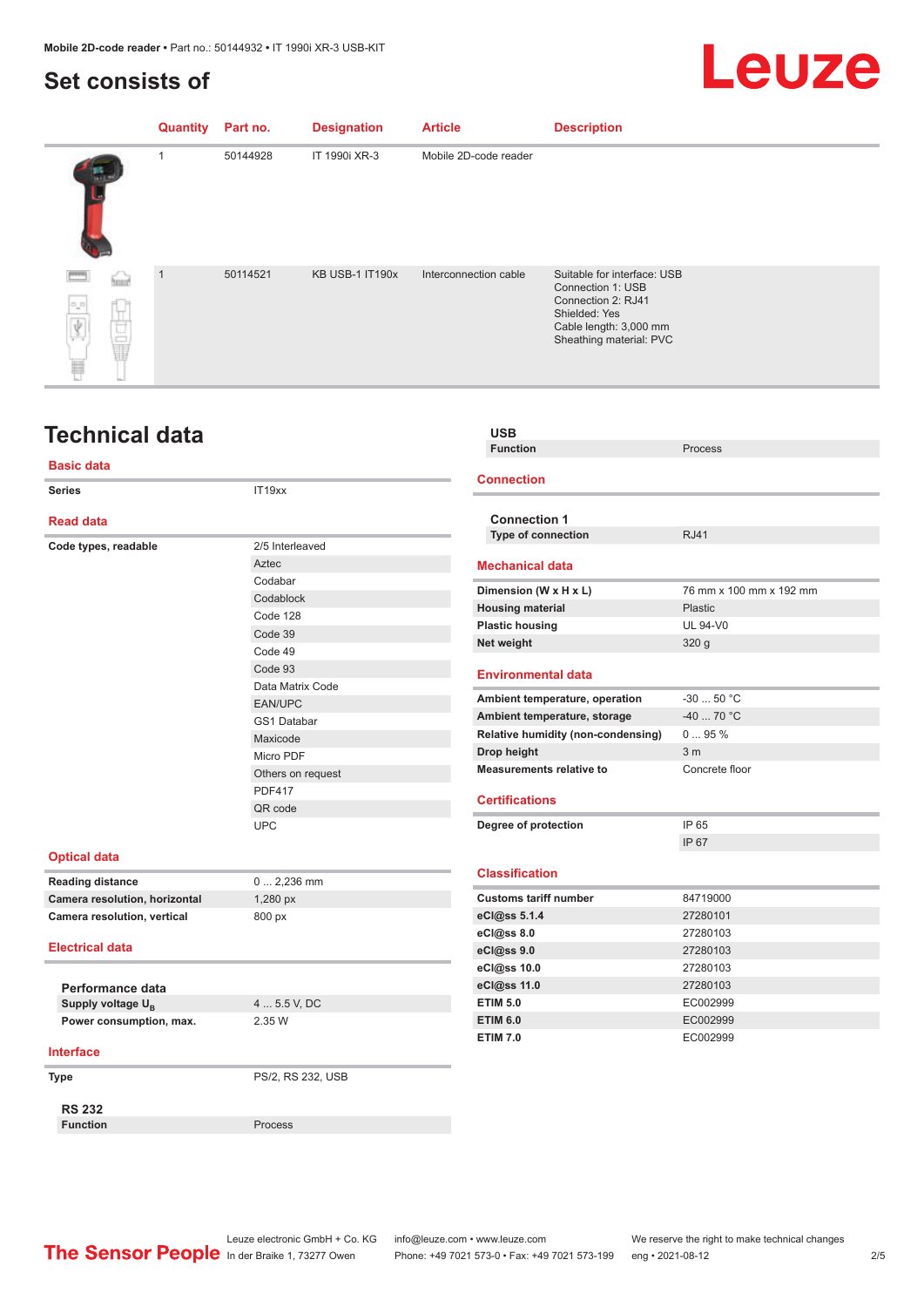# <span id="page-2-0"></span>**Electrical connection**

### **Connection 1**

| <b>Function</b> |                           | Configuration interface<br>Data interface |
|-----------------|---------------------------|-------------------------------------------|
|                 | <b>Type of connection</b> | <b>RJ41</b>                               |
| Pin             | Pin assignment            |                                           |

| 1              | Shield                   |
|----------------|--------------------------|
| $\overline{2}$ | Cable ID                 |
| 3              | <b>GND</b>               |
| $\overline{4}$ | TxD RS 232 / n.c. USB    |
| 5              | RxD RS 232 / n.c. USB    |
| 6              | CTS RS 232 / n.c. USB    |
| $\overline{7}$ | $+5$ V DC                |
| 8              | RTS RS 232 / n.c. USB    |
| 9              | n.c. RS 232 / Data + USB |
| 10             | n.c. RS 232 / Data - USB |



Leuze

## **Diagrams**

### Typical reading behavior

|                  | A [mil] | $B$ [mm] | $C$ [mm] | $D$ [mm] |
|------------------|---------|----------|----------|----------|
|                  |         | 0,127    | 20       | 220      |
| Code 39          | 20      | 0,508    |          | 2236     |
|                  | 100     | 2,54     | 50       | 10000    |
| UPC/EAN 13       | 13      | 0,33     | 0        | 1520     |
| <b>PDF 417</b>   | 6,7     | 0,169    | 20       | 209      |
| Data Matrix Code | 10      | 0,254    | 30       | 220      |
| QR Code          | 20      | 0,508    | 33       | 484      |

A Module size [mil]

B Modulus size [mm]

C From [mm]

D To [mm]

!

ATTENTION Please observe the note below regarding the reading distances.

# **Operation and display**

|            |           | $\sim$ potential and choping |                     |  |
|------------|-----------|------------------------------|---------------------|--|
| <b>LED</b> |           | <b>Display</b>               | Meaning             |  |
|            | Normal    | Green, 1x flashing           | Reading successful  |  |
|            | operation | Red, continuous light        | Communication error |  |

### **Notes**

|  | Observe intended use!                                                                 |
|--|---------------------------------------------------------------------------------------|
|  | $\%$ This product is not a safety sensor and is not intended as personnel protection. |
|  | ₹ The product may only be put into operation by competent persons.                    |
|  | ♦ Only use the product in accordance with its intended use.                           |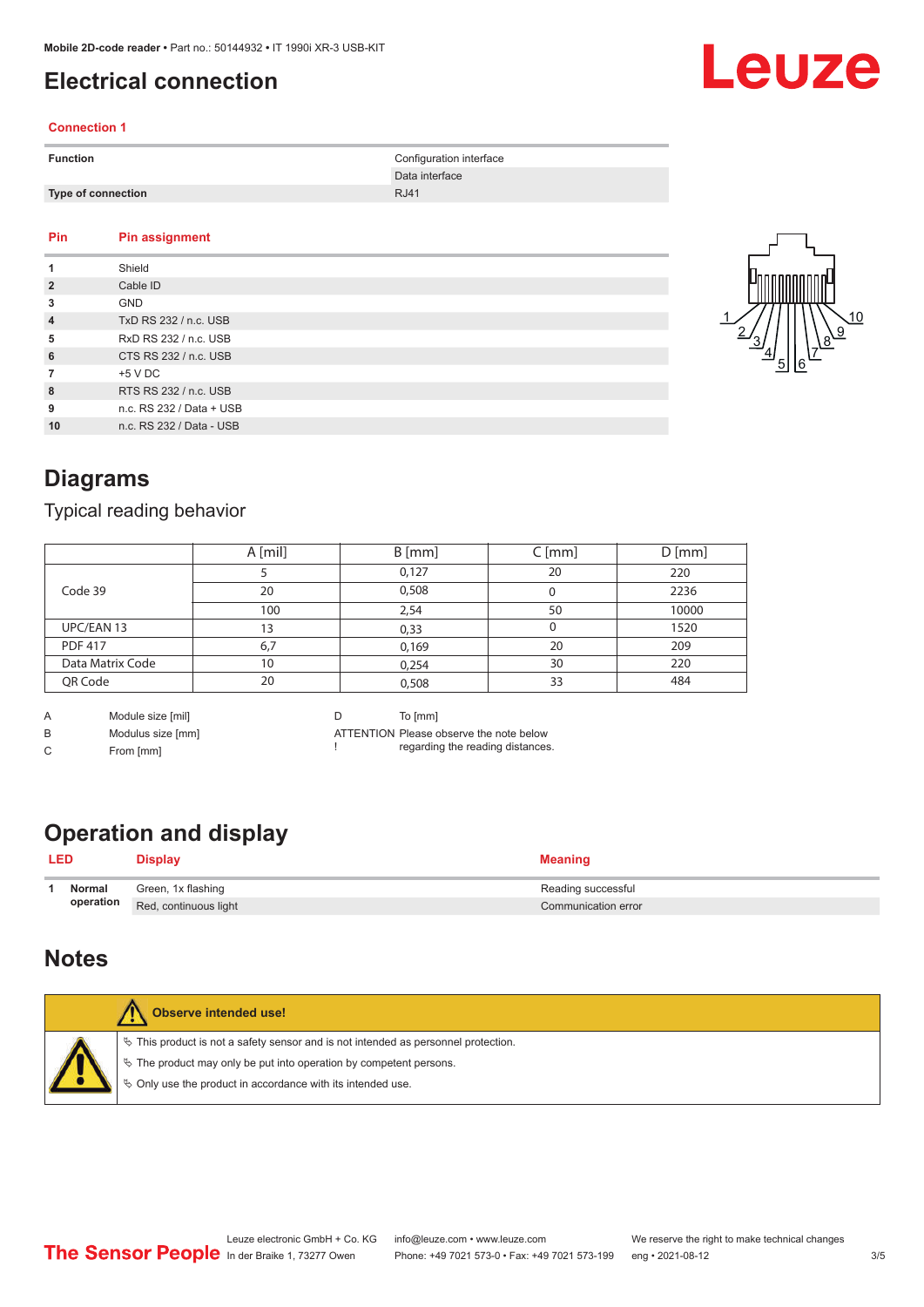## <span id="page-3-0"></span>**Notes**

# Leuze

| <b>WARNING! LASER RADIATION - CLASS 2 LASER PRODUCT</b>                                                                                                                                                                                                                               |
|---------------------------------------------------------------------------------------------------------------------------------------------------------------------------------------------------------------------------------------------------------------------------------------|
| Do not stare into beam!<br>The device satisfies the requirements of IEC 60825-1:2007 (EN 60825-1:2007) safety requlations for a product of laser class 2 as well as the<br>U.S. 21 CFR 1040.10 regulations with deviations corresponding to "Laser Notice No. 50" from June 24, 2007. |
| Never look directly into the laser beam or in the direction of reflected laser beams! If you look into the beam path over a longer time period, there is a risk<br>of injury to the retina.                                                                                           |
| $\%$ Do not point the laser beam of the device at persons!                                                                                                                                                                                                                            |
| Interrupt the laser beam using a non-transparent, non-reflective object if the laser beam is accidentally directed towards a person.                                                                                                                                                  |
| $\%$ When mounting and aligning the device, avoid reflections of the laser beam off reflective surfaces!                                                                                                                                                                              |
| $\&$ CAUTION! Use of controls or adjustments or performance of procedures other than specified herein may result in hazardous light exposure.                                                                                                                                         |
| $\%$ Observe the applicable statutory and local laser protection regulations.                                                                                                                                                                                                         |
| $\ddot{\varphi}$ The device must not be tampered with and must not be changed in any way.<br>There are no user-serviceable parts inside the device.<br>Repairs must only be performed by Leuze electronic GmbH + Co. KG.                                                              |
|                                                                                                                                                                                                                                                                                       |



### **NOTE**

 $\%$  Please notice that the real reading distances are also influenced by factors such as labeling material, printing quality, reading angle, printing contrast etc., and may thus deviate from the reading distances specified here.

## **Accessories**

Connection technology - Connection unit

|   | Part no. | <b>Designation</b>          | <b>Article</b>             | <b>Description</b>                                                                                                                                     |
|---|----------|-----------------------------|----------------------------|--------------------------------------------------------------------------------------------------------------------------------------------------------|
| m | 50112891 | MA 248i Profinet<br>Gateway | Modular connection<br>unit | Supply voltage: 18  30 V<br>Current consumption, max.: 300 mA<br>Interface: PROFINET, RS 232<br>Connections: 6 Piece(s)<br>Degree of protection: IP 65 |